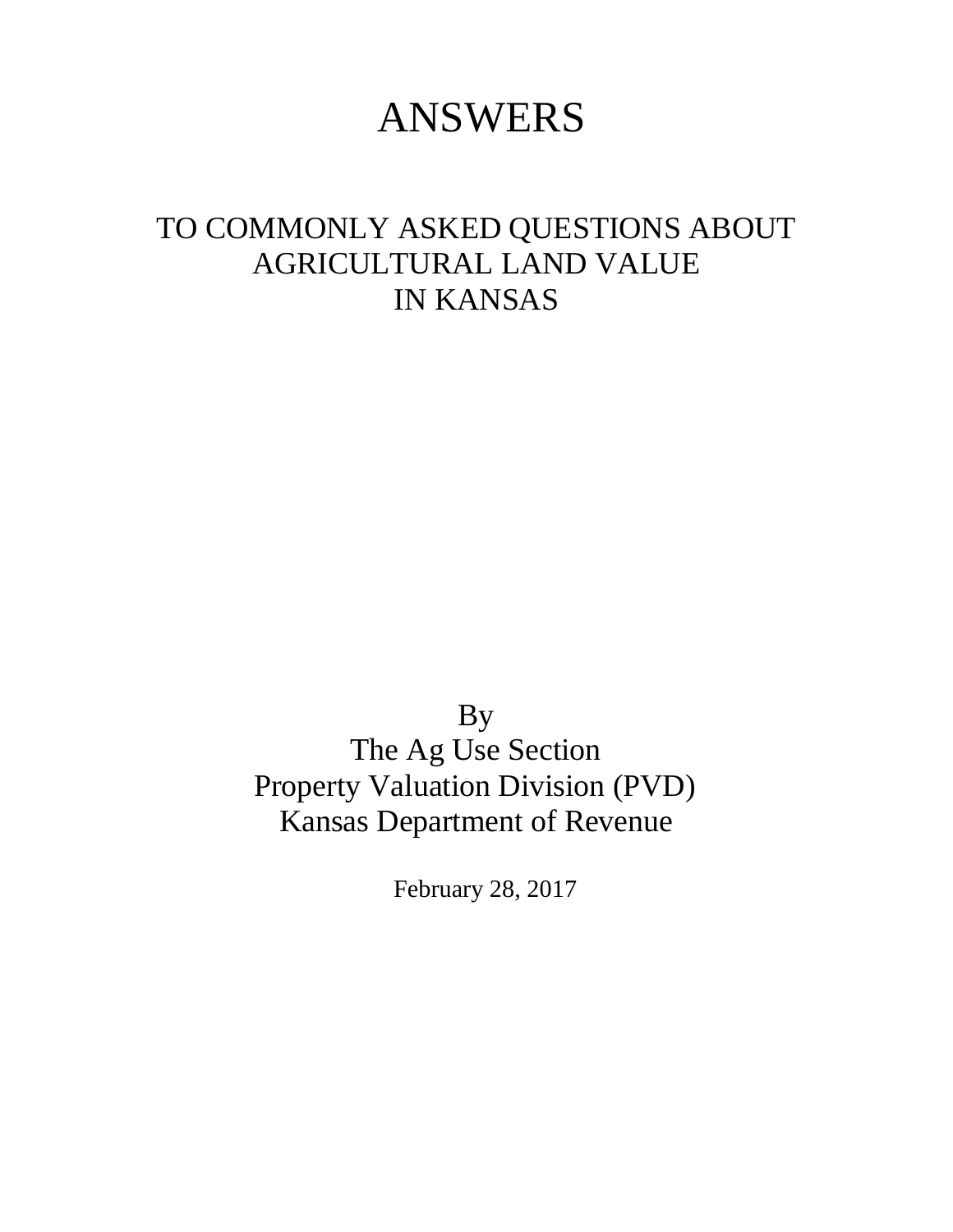## **General Questions:**

#### **Who establishes the appraised value of agricultural land in Kansas?**

By law, the Director of the Division of Property Valuation of the State of Kansas is required to make a determination of agricultural land values annually.

#### **How is agricultural land valued in Kansas?**

Valuation of agricultural land in Kansas is governed by Kansas law. The appraised value of agricultural land is based on the productive potential directly attributed to the natural capabilities of the land, **not fair market value**. Cultivated land is valued using an eight-year average of the landlord share of net income, with soil types used to recognize land productivity potential. For grassland an eight-year average of the landlord share of the net rental income is used. In the case of grassland, productivity is established by use of the grazing index assigned to each soil type. In either case the resulting eight-year average landlord net income is divided by a capitalization rate to arrive at the appraised value.

#### **How is the inherent productive capability determined for agricultural land?**

- According to K.S.A. 79-1476, "valuations shall be established for each parcel of land devoted to agricultural use upon the basis of the agricultural income or productivity attributable to the inherent capabilities of such land." "A classification system for all land devoted to agricultural use shall be adopted by the director of property valuation using criteria established by the United States department of agriculture soil conservation service." That system, developed by the now Natural Resource Conservation Service (NRCS), is the Soil Rating for Plant Growth (SRPG) index for each soil map unit.
- The SRPG (Soil Rating for Plant Growth) is a numerical rating system developed by NRCS soil scientists for non-irrigated cropland. The index is not tied to yields, which removes management variables. It is designed to rate each soil map unit based on its potential for supporting plant growth and indexed based on the soil's properties.
- The KIPI (Kansas Irrigated Productivity Index) is a numerical rating system for irrigated cropland developed by Department of Agronomy at Kansas State University in cooperation with NRCS. The KIPI is designed to rank the productivity of each soil map unit.

#### **What is the responsibility of the county appraiser concerning agricultural land?**

The county appraiser is responsible for discovering, listing, classifying and valuing all taxable property within the county in accordance with the applicable state laws in a uniform and equal manner. However as it relates to agricultural land, the county appraiser does not value this type of property but is responsible for listing each property's correct current usage and acreage.

#### **What are the different types of agricultural land?**

Agricultural land is classified in the following usage categories:

- Dry cultivated land
- **I**rrigated land
- **Tame grassland**
- Native grassland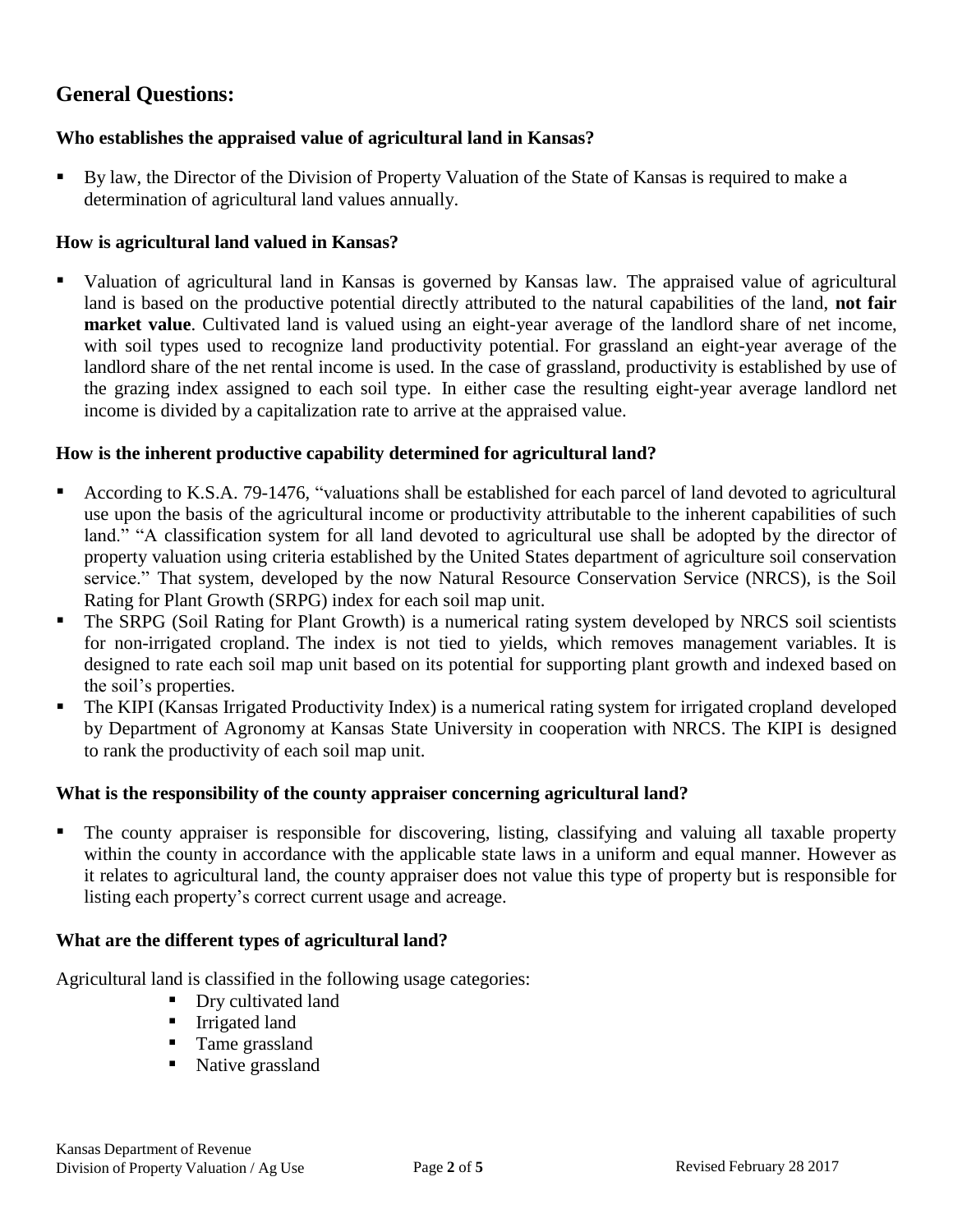### **Capitalization Rate:**

#### **What is the capitalization rate?**

- The capitalization rate is used to convert the landlord share of agricultural net income into an agricultural value. The following three components make up the capitalization rate:
	- 1. The five-year average of the Federal Land Bank interest rate on new loans in Kansas as of July 1 of each year.
	- 2. An "add on" of not less than .75% nor more than 2.75% determined by the Director of Property Valuation.
	- 3. As of property tax year 2003, the capitalization rate shall not be less than 11% nor more than 12% as mandated by the 2002 Kansas Legislature.
	- 4. The county average agricultural property tax rate. This accounts for property taxes on agricultural land as an expense.

The sum of these three components is the capitalization rate percentage that is divided into the landlord net income (LNI) to arrive at the agricultural value. The higher the capitalization rate, the lower the agricultural value. For example, a higher county average agricultural property tax rate (expense) means the final agricultural value will be lower (all other things being equal).

#### **Why are values in some counties higher than those in surrounding counties?**

Differences can be attributed to one or more of the following:

- Crop mix, (the major crops in a county).
- Differences between landlord share of income and expense ratios.
- Different agricultural cap rate. For example, a county may have an extremely low agricultural cap rate due to an electrical power generating plant, which carries a large portion of the taxes.

## **Native and Tame Grassland**

#### **How is the landlord net rental income determined for grassland?**

- The landowners share of gross rental income is based on stocking rates (measurement of productivity) and cash rental rates developed from regional studies performed by Kansas Agricultural Statistics, the Natural Resources Conservation Service and Kansas State University.
- The landlord shares of expenses are based on survey information collected by Kansas Agricultural Statistics and Kansas State University. Expenses included are; fencing and fence maintenance, pasture spraying and maintenance and watering cost.
- The landlord share of gross rental income less the landlord share of expenses (including a 10% management fee) equals the landlord share of net rental income.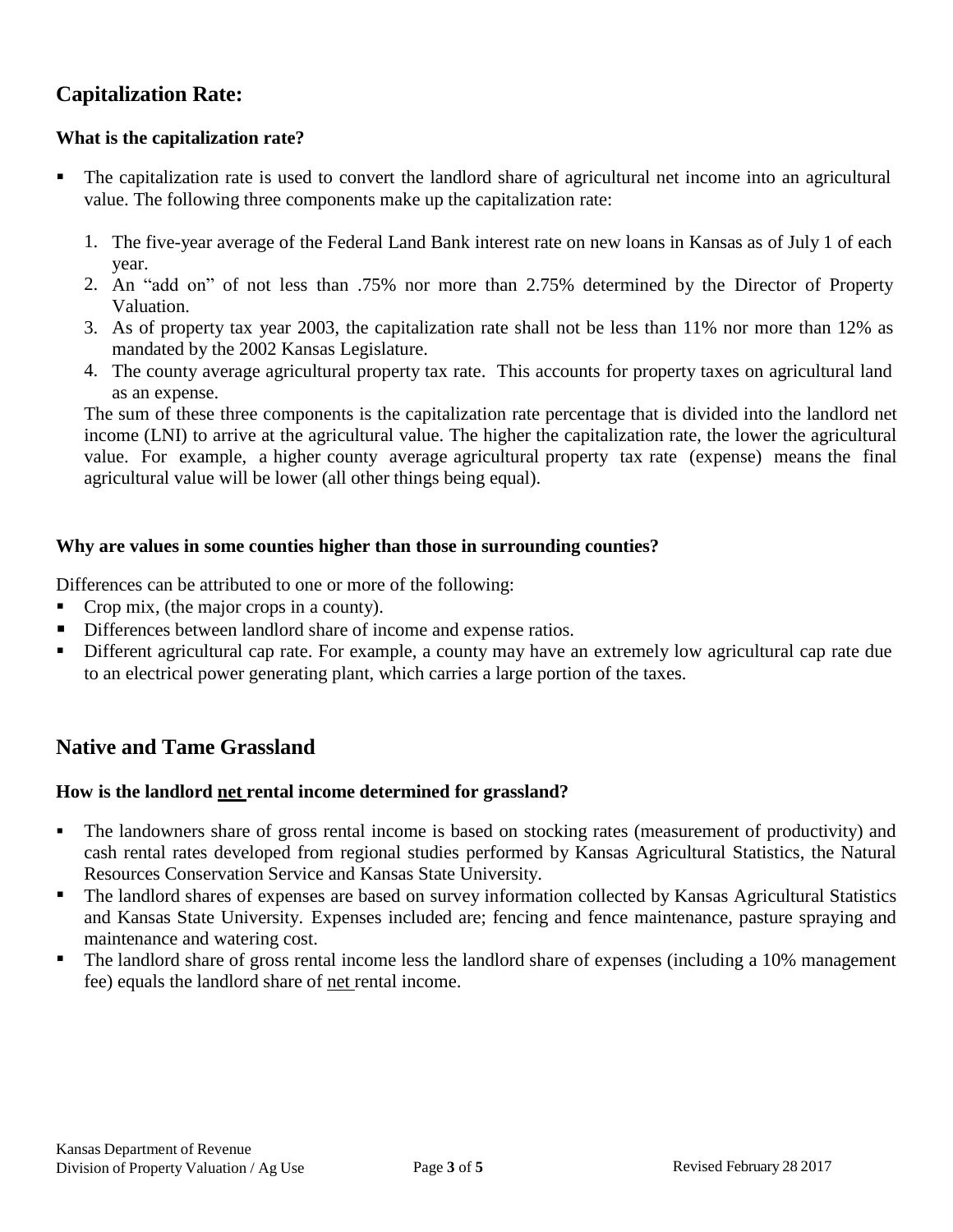## **Dryland:**

#### **How is the landlord net income determined for dryland?**

- Using information from Kansas Agricultural Statistics, the landlord share of gross income is based upon the yields and prices of the primary crops grown in the county or region. Yields are based on planted acres and adjusted for summer fallow where applicable. Prices are based on the monthly average price weighted by the amount crop sold per month. Each of the primary crops are then weighted within the county to determine crop composition or "crop mix".
- The landlord share of expenses are weighted by the crop mix factors within the county. The expense data is based on planted acres and survey information collected by Kansas Agricultural Statistics and Kansas State University.
- The landlord share of gross income less the landlord share of expenses (including a 10% management fee) equals the landlord net income.
- The eight-year average of the landlord net incomes are capitalized into value.

## **Irrigated Land:**

#### **How is the landlord net income determined for irrigated land?**

- Using information from Kansas Agricultural Statistics the landlord share of gross income is based on yields of primary crop harvested acres. Each of the primary crops is then weighted within the district to determine crop mix.
- The landlord share of expenses is based on planted acres and is also weighted within the district. Kansas Agricultural Statistics and Kansas State University collect the expense data. Expenses are also weighed by the crop mix.
- The landlord share of gross income less the landlord share of expenses (including a 10% management fee) equals the landlord net income.
- Well depths are taken into consideration through irrigation equipment and fuel pumping costs.
- A water ratio table is used to adjust for water limitations.

#### **Counties in the east irrigate; why don't they have separate values?**

- These counties are in the one-acre-feet region of water, and irrigation is an insurance against dry periods.
- The irrigated values used in the east are a percentage increase of dryland values in the county and will change as dryland values in the county change

#### **Why is irrigation valued on a district basis?**

- It prevents massive value swings across county lines.
- It creates uniformity across county lines.
- Irrigation tends to lessen the effects of climate, allowing larger geographic areas to have approximately the same productivity.